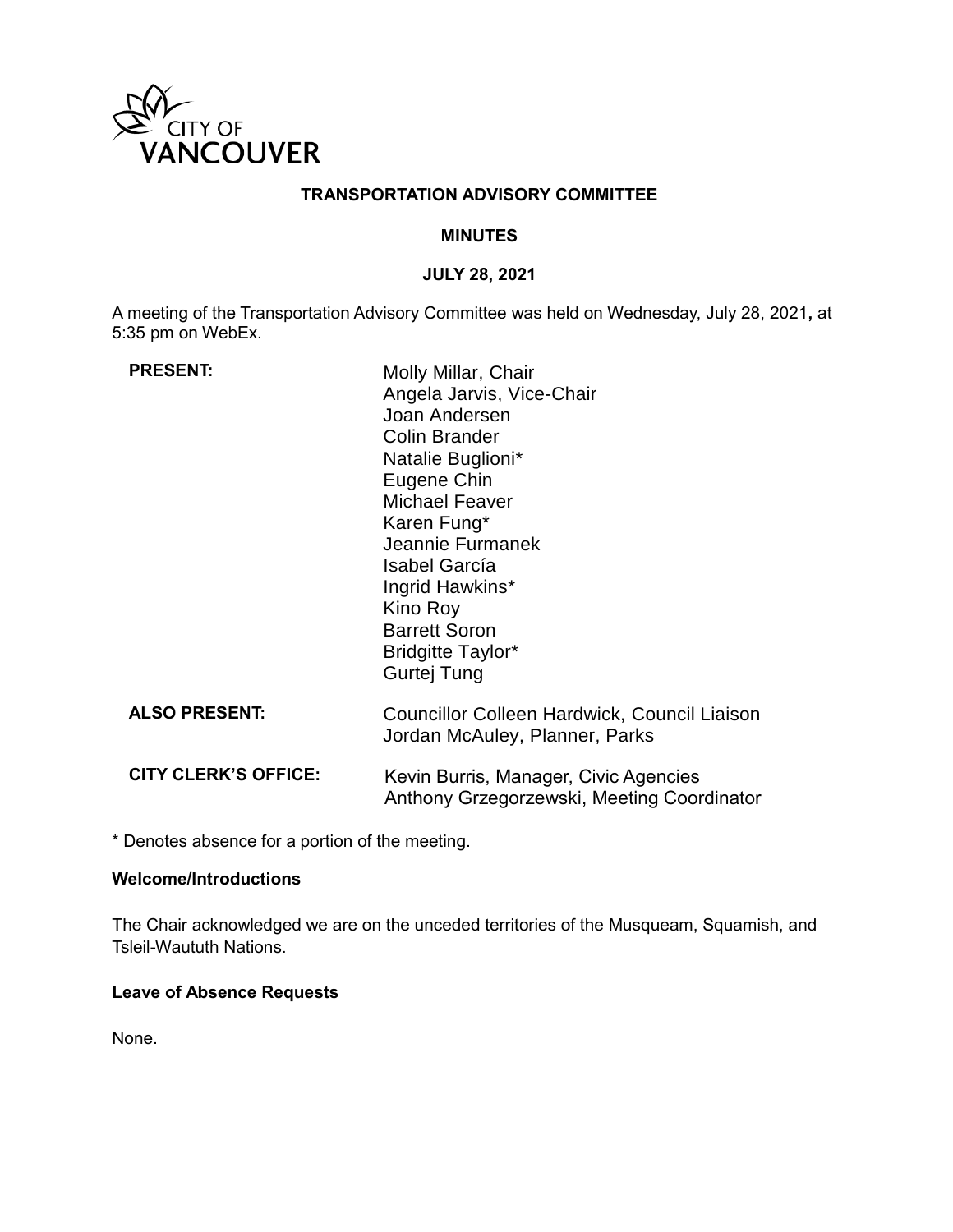## **1. Chair/Vice-Chair Election**

Members were informed of the responsibilities of the Chair and the Vice-Chair and the floor was opened to nominations.

Following due process, the following members were elected by unanimous consent, for a term ending November 6, 2022:

- Molly Millar, Chair;
- Angela Jarvis, Vice-Chair.

*\* \* \* \* \**

*At this point in the proceedings, Molly Millar assume the role of Chair.*

*\* \* \* \* \**

#### **2. Roles and Responsibilities**

Roles and responsibilities were reviewed with Committee members. Liaisons introduced themselves and provided brief overviews of programs, policies, and initiatives, relevant to the Committee.

### **3. Work Plan Discussion**

The Chair began sought input from Committee members on issues of importance that could be incorporated into the Work Plan for the 2021 term and will circulate a spreadsheet of possible Work Plan priorities.

#### **4. New Business**

The Committee re-visited a motion that was created in the previous term regarding input on the Broadway Plan.

#### **a. Broadway Plan Motion**

MOVED by Joan Andersen SECONDED by Eugene Chin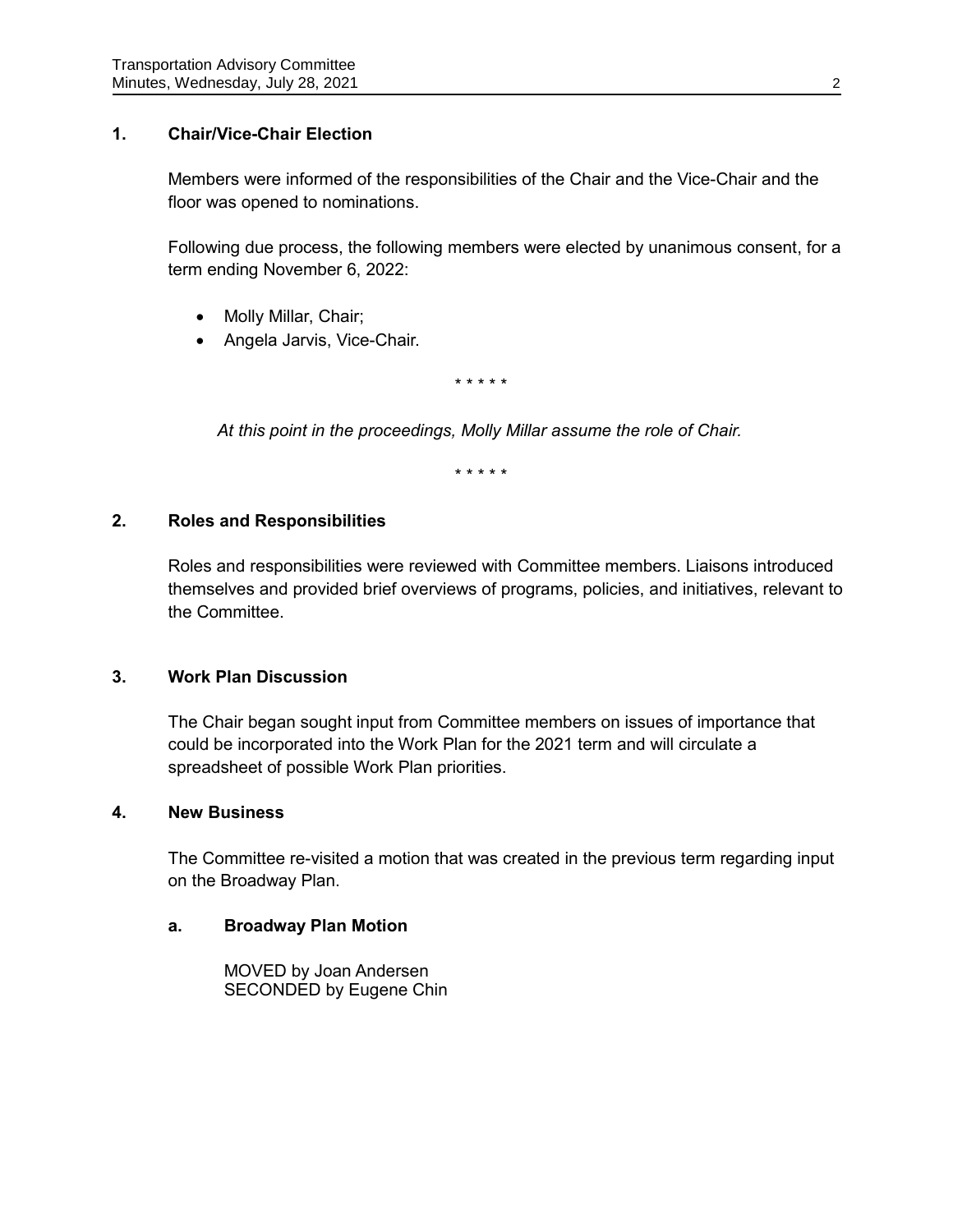### WHEREAS

- 1. The Broadway Plan emerging directions do not include a separated facility for cycling along Broadway that would enable access to most existing and planned destinations within the plan area.
- 2. The Broadway Plan should look forward decades into the future instead of just planning for today's problems.
- 3. The Broadway Plan emerging directions presentation identifies that "existing routes are generally a block or two from commercial areas and other key destinations, making it difficult for people to cycle for everyday activities like shopping."
- 4. The Broadway Plan includes emerging directions to:
	- "Provide an environment that supports existing and new business growth through enhanced transportation access, public realm improvements and capacity for job space to meet demand."
	- "Enable opportunities for additional commercial development including major office along Broadway, particularly in Subway station areas."
	- "Develop a dense network of bike routes that are safe and comfortable for people of all ages and abilities (AAA), so that all residents live within a block or two of a AAA bike route and can use these bike routes to easily access key recreational, commercial and employment destinations."
- 5. The City's transportation "hierarchy of modes" for moving people is:
	- 1. Walking
	- 2. Cycling
	- 3. Transit
	- 4. Taxi/Commercial Transit/Shared Vehicles
	- 5. Private Automobiles.

The Broadway Plan includes significant improvements for Walking and Transit, but not for Cycling.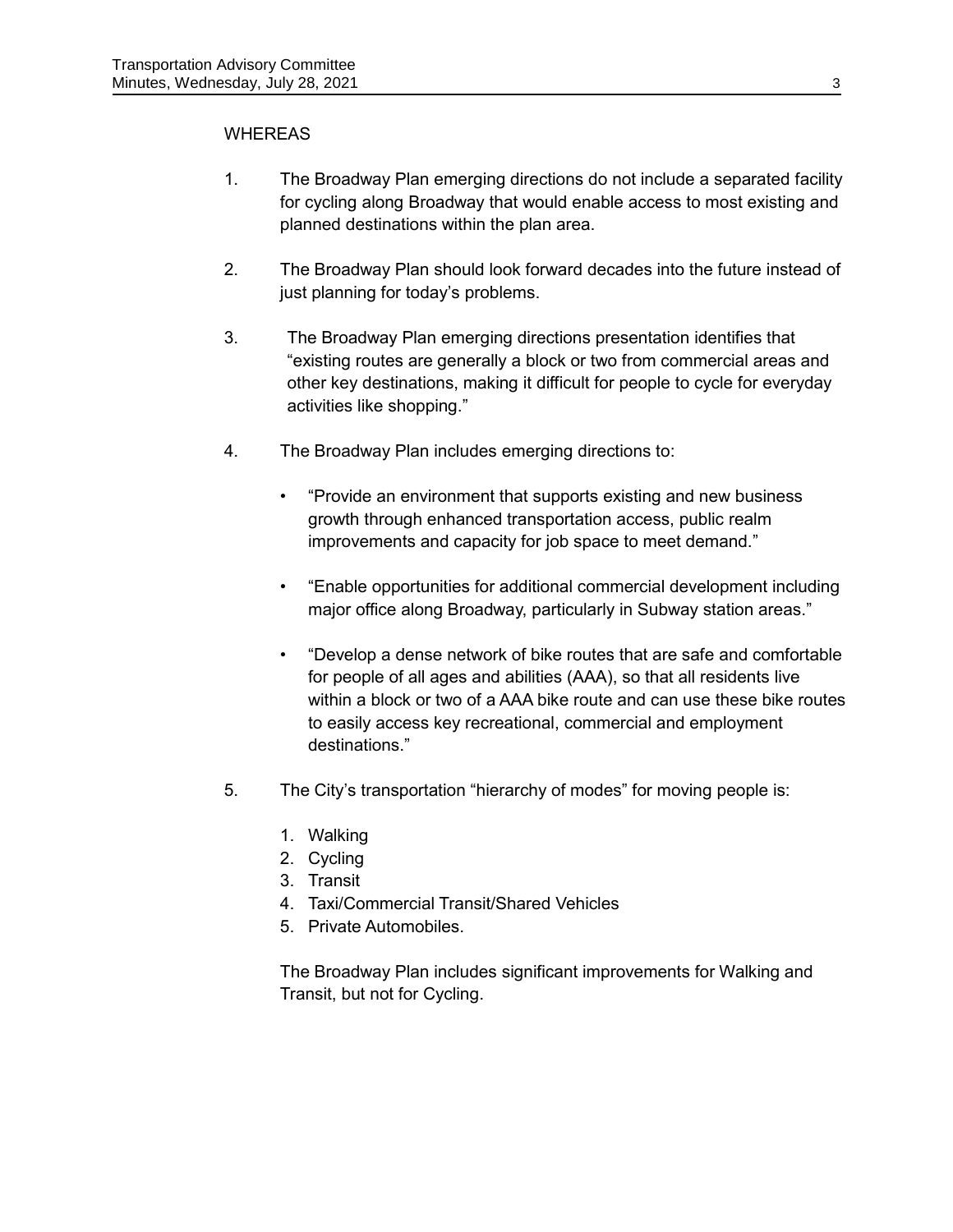- 6. Relevant Transportation 2040 policies or actions include:
	- "Separated cycling facilities are to be included in all new major roadway design and construction."
	- "C 1.2: Upgrade and expand the cycling network to efficiently connect people to destinations"
	- "C 1.2.2 c) prioritizing critical gaps in the network and connections to key destinations, including schools, community centres, major transit stations, and commercial high streets; and
	- "C 1.2.2 d) favouring simple and direct connections with few deviations to establish an easily understood and memorable network of routes, while also considering the importance of topography in route choice."
	- "C 1.2.5 Incorporate separated bicycle facilities into the design and construction of all new major roads."
	- "C 1.2.6: Consider cycling improvements as part of all street capital projects, installing and upgrading routes as opportunities arise through construction and rehabilitation projects."
	- "C 3.1: Make it easy to combine cycling with other forms of transportation"
	- "C 3.1.1: Provide safe, convenient, and legible connections between major transit stations and the bicycle network."
	- "G 2.3: Support low-impact goods and services movement and delivery."
	- "G 2.3.1: Support regulations, incentives, and other strategies to facilitate efficient low-impact goods and services movement, including consideration of:
		- a) "hub and spoke" delivery models incorporating urban freight consolidation centres;
		- b) flexible loading options for cycle-based and other small-scale vehicles; and
		- c) right-sizing of service and delivery vehicles.
	- "M 2.4 Approach parking as a shared district resource".
- 7. The City's submission to Transport 2050 states that the "Efficient movement of urban freight will be supported by neighbourhood-scale, zero-emission logistics hubs. As a result, streets across the Region will become safer, quieter and more active."
- 8. The Renewable City Strategy includes a priority to "T 1.2: Enhance and accelerate the development of complete streets and green infrastructure."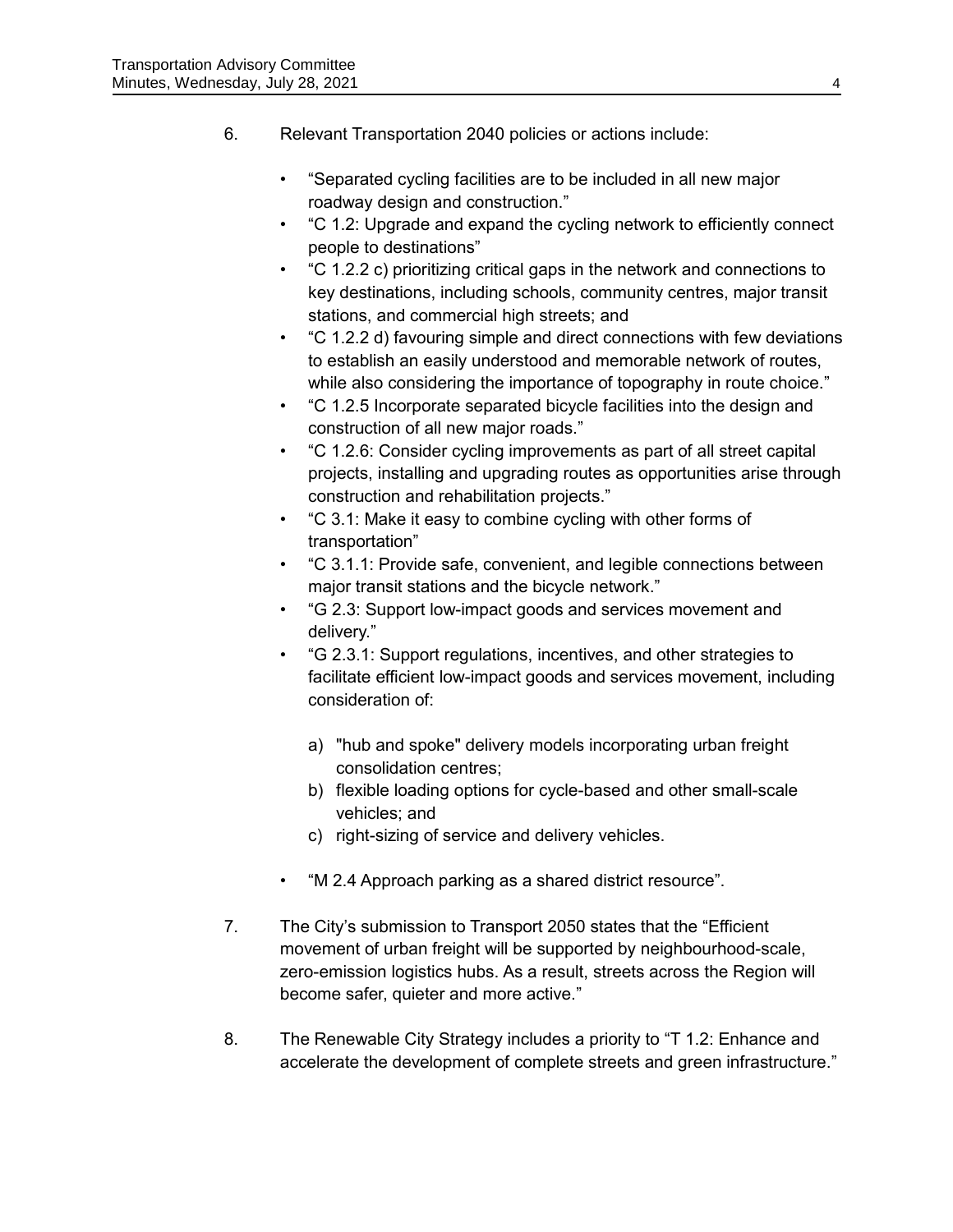- 9. The City's Complete Streets Policy Framework states that "the key principles to consider when designing Complete Streets include:
	- "Improving safety, comfort, and accessibility for all modes, with a focus on walking, cycling and taking transit for people of all ages and abilities".
	- "Providing direct and convenient access to shops, services, workplaces, and other destinations for all modes of transportation".
- 10. Significant off-street parking is available in buildings fronting onto Broadway.

# THEREFORE BE IT RESOLVED:

- A. THAT the Transportation Advisory Committee supports including a separated cycling facility along Broadway to enable access to destinations including shops and offices directly facing Broadway.
- B. THAT the Transportation Advisory Committee supports ensuring an equity lens is applied to ensure the street is attractive for seniors, people with disabilities, and other groups.
- C. THAT the Transportation Advisory Committee supports including accessible drop downs for wheelchairs, frequent benches, adding water fountains, washrooms, providing trees for shade, and reducing crossing distances to improve accessibility.
- D. THAT the Transportation Advisory Committee supports providing pickup locations for passengers near medical facilities.
- E. THAT the Transportation Advisory Committee supports the widening of sidewalks and improvements for walking and rolling included in the emerging directions presentation.
- F. THAT the Transportation Advisory Committee supports including a separated cycling facility along Broadway to encourage local goods movement by bicycle and to facilitate deliveries by bicycle or similar vehicle.
- G. THAT the Transportation Advisory Committee supports that there be separated and direct links for cycling between the new SkyTrain stations and the rest of the City's cycling network.